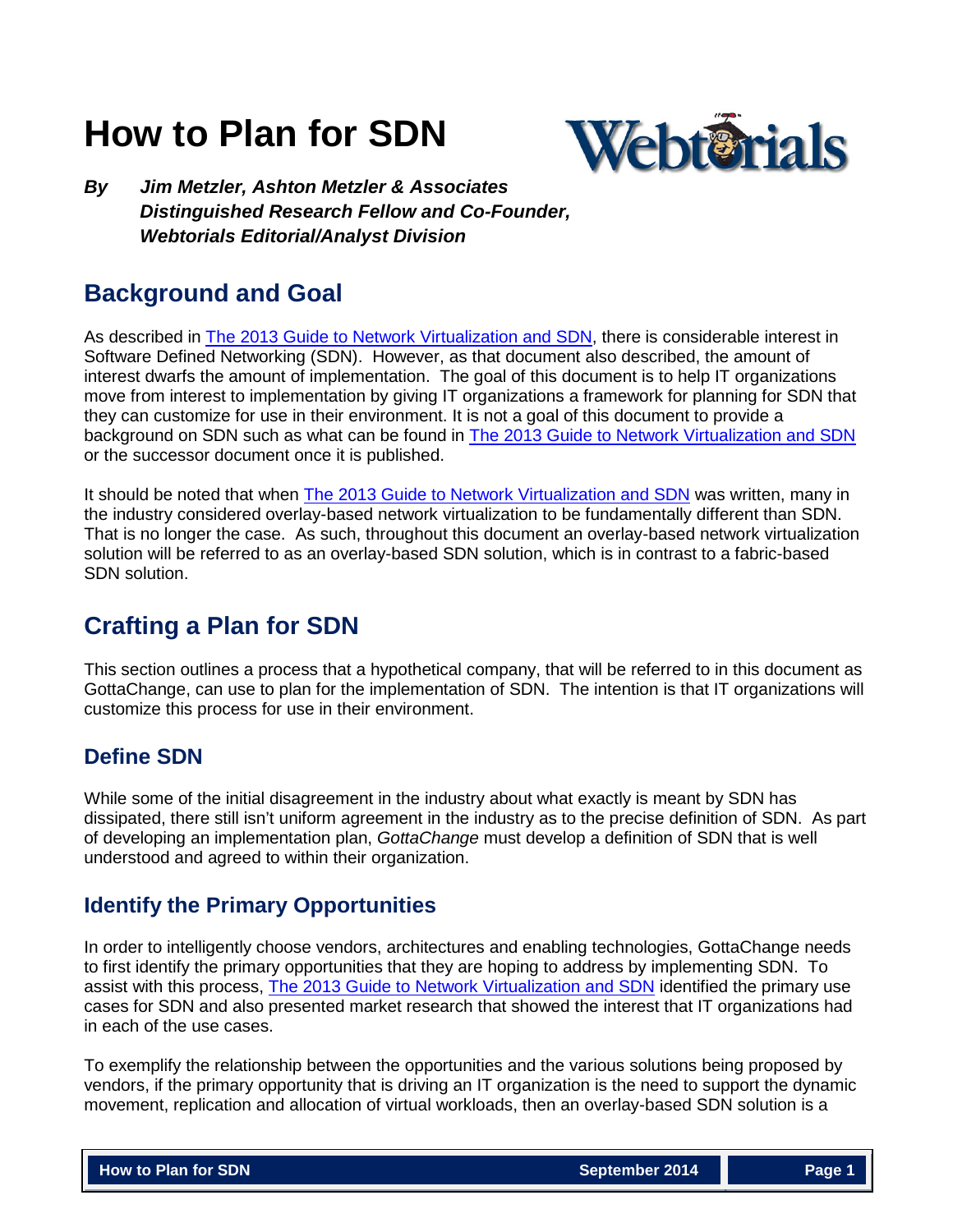viable candidate. An overlay-based SDN solution unto itself, however, doesn't make it easier to respond to opportunities such as making it easier to implement QoS, nor does it enable applications to dynamically request services from the network.

### **Identify the Key Metrics**

Having identified the primary opportunities, *GottaChange* needs to identify the key business-related metrics that are associated with each opportunity. The principal use of these metrics is to enable the IT organization to create a successful business case for implementing SDN. However, *GottaChange* will likely use these metrics throughout the evaluation process; i.e., evaluating solution architectures and performing a proof of concept.

In some cases the key business metrics may be obvious. For example, if one of the primary opportunities that *GottaChange* is trying to address is the centralization of configuration management and provisioning, then one of the key business metrics associated with that opportunity is likely to be labor savings. In contrast, if one of the primary opportunities is to enable business agility, *GottaChange* must identify one or more IT-related metrics and tightly link those metrics with business metrics. The idea is that at some stage in the evaluation process *GottaChange* will be in a position to demonstrate whether or not the implementation of SDN will improve the IT metrics. If SDN does improve the IT metrics, then as part of the *Obtain Management Buy-in* (see below), *GottaChange* has to build the case that the expected improvement in the IT metrics will lead to a significant enough improvement in the business metrics to justify the investment.

### **Define the Scope of Possible Solutions**

Based on how *GottaChange* defines what they mean by an SDN solution, it may or may not be possible for them to acquire a complete solution from a single vendor. For example, it is reasonable to consider just an overlay-based solution to be a complete solution unto itself. If this is what *GottaChange* means by an SDN solution, *GottaChange* can certainly buy a complete solution from a single vendor.

However, if *GottaChange* has an expanded definition of solution, it is less likely that they will be able to acquire a complete solution from a single vendor. An expanded definition of what *GottaChange* means by solution could include functionality such as orchestration; the L4 to L7 functions that are inserted into the service that is consumed by users; and the business applications that access the control information in the SDN controller.

# **Decide: Best of Breed vs. a System Solution**

As described above, based on how *GottaChange* defines what they mean by a solution, it may be possible for them to acquire a complete SDN solution from a single vendor; a.k.a., a system solution. However, even if it is possible for *GottaChange* to buy a system solution they may decide to at least explore the option of buying best of breed components from varying vendors. If *GottaChange* determines that they are willing to acquire components from varying vendors, *GottaChange* must evaluate the testing that was done on both the individual components as well as the complete solution; how the solution will be updated and tested over time; and whether or not there is a single throat to choke.

It's reasonable for *GottaChange* to think that if they are acquiring an SDN solution from a single vendor, that the solution won't have interoperability issues. While that is a reasonable thought, IT organizations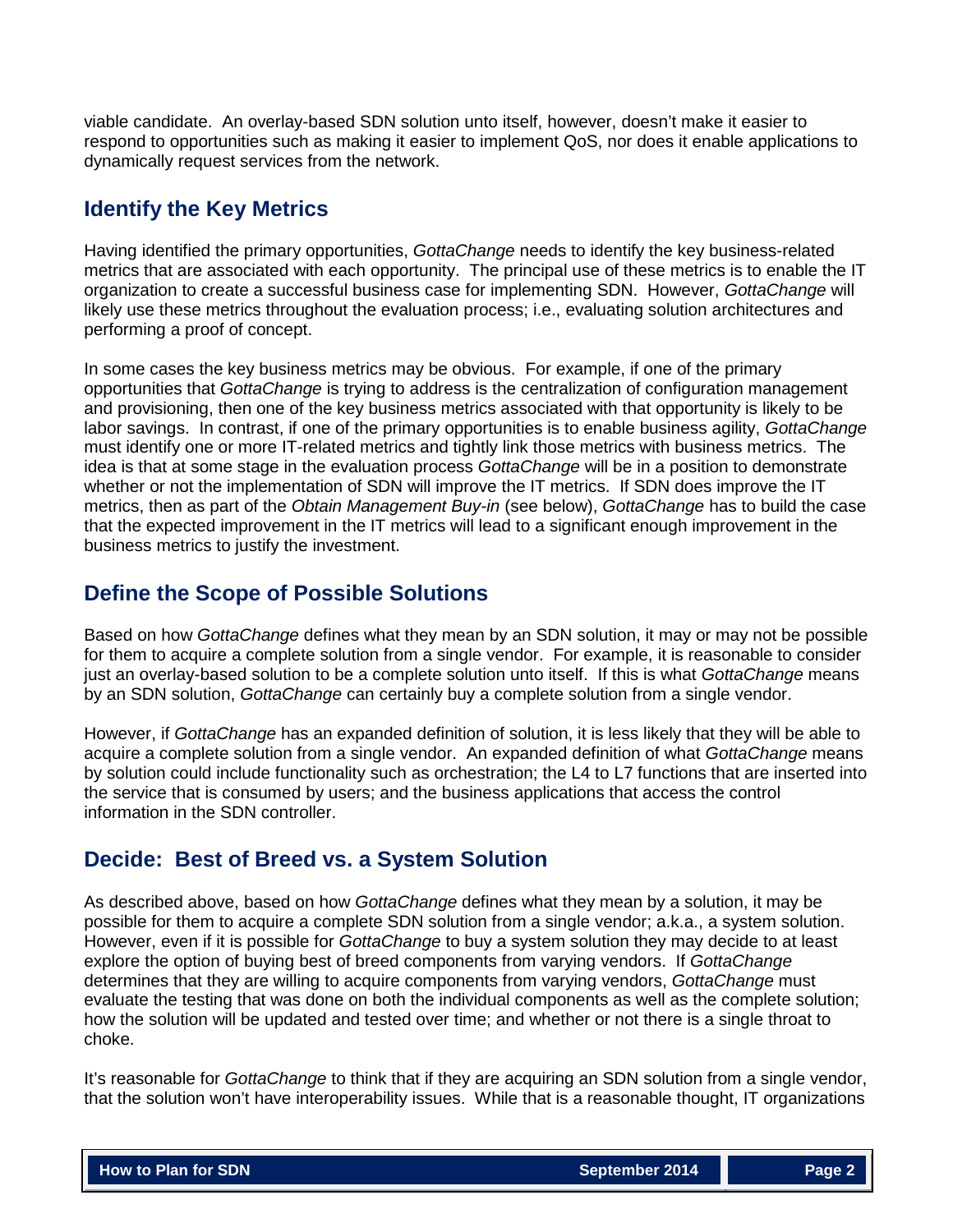still need to request details of the testing that was performed by the vendor themselves, as well as the results of any third party testing that was performed. This testing is important both to demonstrate interoperability of the components of the solution as well as to identify the performance limits of the solution.

### **Evaluate NV and/or SDN Solutions**

The process that *GottaChange* uses to evaluate SDN solutions should be cyclical. As part of the first stage of the evaluation process, IT organizations perform a cursory evaluation of numerous vendors. The primary goal of the first stage of the evaluation process is to enable *GottaChange* to determine which solutions correspond to the opportunities that they are seeking to respond to and it also makes *GottaChange* aware of the varying approaches to SDN that the vendors have, each with their own value add. Upon completion of the first stage of the evaluation process, *GottaChange* is in a position to eliminate vendors from consideration and to begin a more detailed analysis on a small set of vendors. As described below, the result of this detailed analysis may well be the recommendation to go forward with a proof of concept (POC).

When evaluating a vendor's SDN solution, IT organizations need to understand the following aspects of those solutions.

#### • **The Solution Architecture**

This includes topics such as which components of the solution are provided by the vendor and which are provided by a partner; what functionality is done in hardware vs. in software; how much control is centralized in the SDN controller; what protocols are used within the solution; how the solution supports high availability and the level of abstraction that is provided by the controller's northbound API.

In addition, *GottaChange* must evaluate the various SDN solutions based on their ability to respond to the opportunities that the IT organization has identified. For example, assume that one of the opportunities that the *GottaChange* has identified is being able to support the dynamic movement of VMs. Given that, then as part of the evaluation of solution architectures, *GottaChange* has to identify how each solution accomplishes this as well as the pros and cons of each approach.

Chapter 2 of [The 2013 Guide to Network](http://www.webtorials.com/content/2014/01/2013-guide-to-network-virtualization-sdn-3.html) Virtualization and SDN contains a set of 7 key questions that *GottaChange* can ask vendors about the architecture of their SDN solutions.

#### • **The Controller**

*GottaChange* should evaluate the architecture of a number of SDN controllers. For example, does the controller have a modular architecture that will enable the addition of new functionality over time? Is the controller based on the [OpenDaylight controller?](http://www.opendaylight.org/) As part of this evaluation *GottaChange* also needs to understand how the controller's architecture enables scalability, high availability and performance. At the [author's web site](http://www.ashtonmetzler.com/) is a white paper that discusses ten criteria that IT organization should use to evaluate SDN controllers.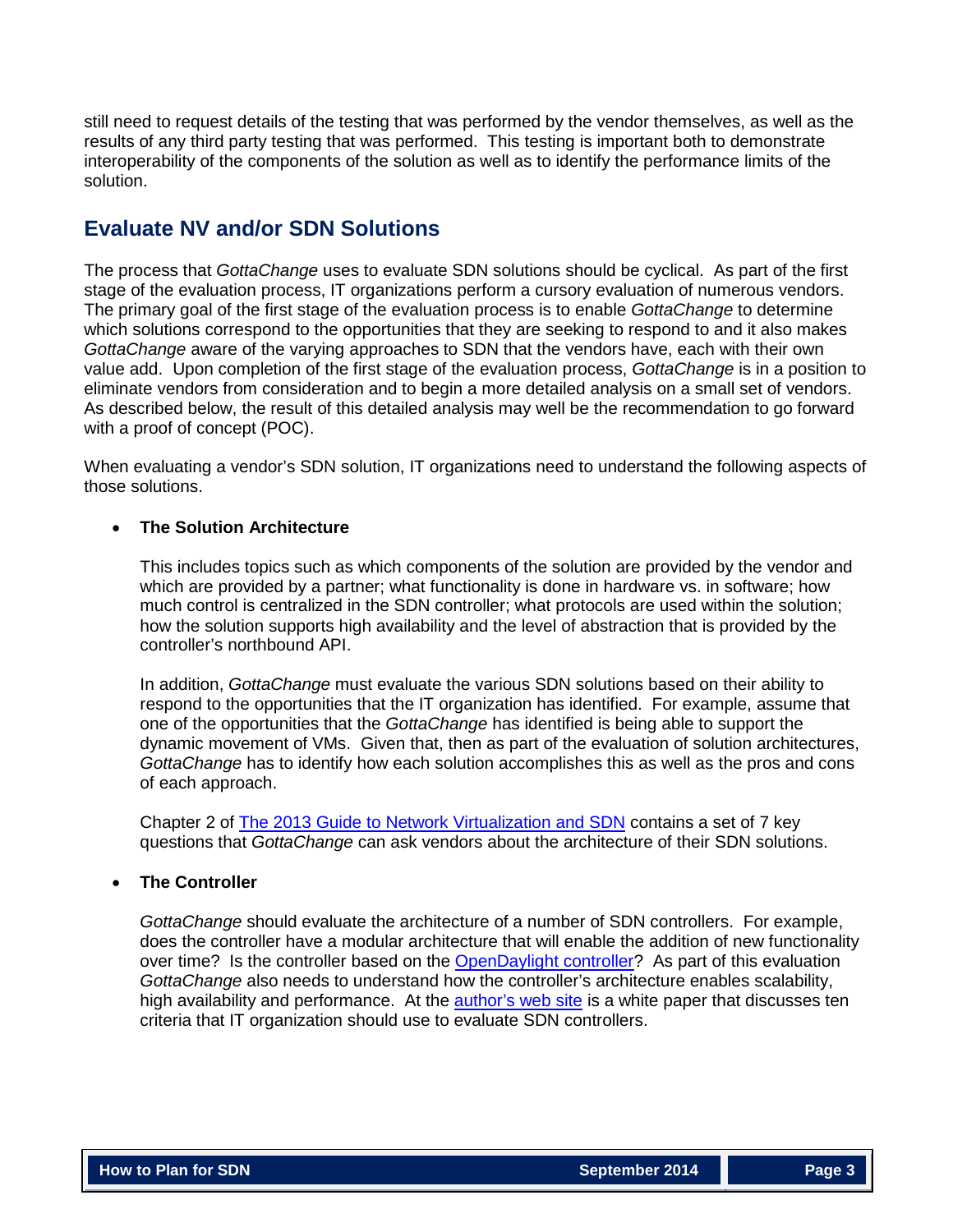#### • **The Network Elements**

Most overlay-based SDN solutions are network agnostic. If that is the type of solution that *GottaChange* is evaluating, then it's possible that there isn't a need for them to evaluate the physical network elements on which the potential NV solutions run. As a minimum, however, *GottaChange* will want to determine which vSwitches the overlay-based solution supports. In addition, some providers of overlay-based SDN solutions have established relationships with providers of fabric-based solutions that enable the two vendors to federate their solutions. If this is the type of solution that *GottaChange* is evaluating, then many of the questions referenced below are applicable to the combined solution.

Chapter 2 of [The 2013 Guide to Network Virtualization and SDN](http://www.webtorials.com/content/2014/01/2013-guide-to-network-virtualization-sdn-3.html) contains a set of key questions that *GottaChange* can ask vendors about the network elements that they support.

#### • **Management**

There are three aspects of SDN management that *GottaChange* needs to evaluate. One aspect is the ability of the vendor's solution to alleviate the management challenges created by implementing SDN. Based on the type of solution that *GottaChange* is considering, this may include monitoring the performance of the controller; providing end-to-end visualization of the virtual networks; configuring the SDN switches and monitoring the physical and logical networks between switches. The second aspect of management that *GottaChange* needs to evaluate is whether or not there is any additional management capabilities that are associated with the solution, such as the ability to centralize configuration management. The third aspect of management that *GottaChange* needs to evaluate is the integration of the management of SDN into a broader management solution.

Chapter 2 of [The 2013 Guide to Network Virtualization and SDN](http://www.webtorials.com/content/2014/01/2013-guide-to-network-virtualization-sdn-3.html) contains a set of 5 key questions that *GottaChange* can ask vendors about the management of their SDN solutions.

#### • **Security**

There are also two aspects of security that *GottaChange* needs to evaluate. One aspect is what functionality the vendor provides in order to secure their SDN solution. One of the reasons this is important is because SDN controllers are new attack surfaces. The other aspect of security that needs to be evaluated is the ability of the solution to enhance the overall security of the IT infrastructure. An example of how SDN can potentially improve security is demonstrated by the OpenDayLight consortium's SDN controller which contains a toolset that can be used for the detection and mitigation of DDoS attacks.

Chapter 2 of [The 2013 Guide to Network Virtualization and SDN](http://www.webtorials.com/content/2014/01/2013-guide-to-network-virtualization-sdn-3.html) contains a set of 5 key questions that *GottaChange* can ask vendors about the security of their SDN solutions.

#### • **Additional Functionality**

There are two approaches that an IT organization can take relative to implementing network functions that ride on the SDN controller. One approach is to acquire the network functions from a vendor. Since most IT organizations will acquire network functions from vendors, evaluating vendor supplied network functions is a key component of the overall process of evaluating SDN solutions.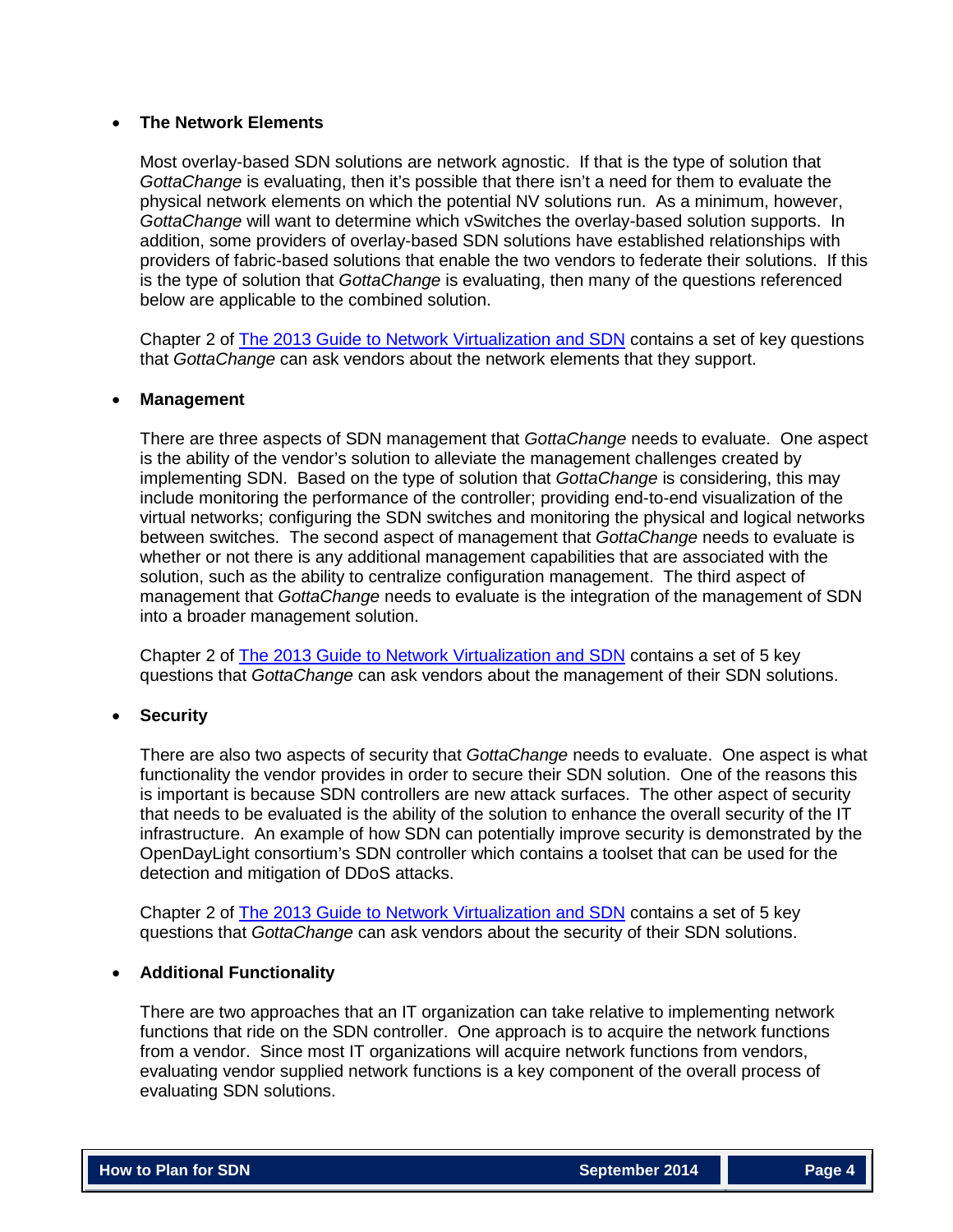The second approach is for the IT organization to develop some of all of the required network functionality itself. The primary advantage of this approach is that it enables the IT organization to customize the network functions to meet the organization's specific requirements. One of the disadvantages of this approach is that it requires the IT organization to have the set of skills that are necessary both to develop the network functions and to maintain those functions over their life cycle.

*GottaChange* should use the process of evaluating SDN solutions to determine if it can acquire all of the network functions it needs to respond to the opportunities that it has identified or if it has to develop some or all of those functions itself.

# **Test and Certify Solutions**

Even if all of the components of an SDN solution come from a single vendor, as part of evaluating those solutions *GottaChange* needs to understand the testing that was done to ensure both the smooth operation and the performance of the solution. Particularly in those situations in which the components of the SDN solution come from multiple vendors, *GottaChange* needs to understand if the solution is certified. By that is meant, if *GottaChange* implements the solution, will it have a single point of contact to resolve any problems that develop.

There may be instances in which *GottaChange* has to either do testing itself or to commission a third party to do testing on its behalf. For example, if *GottaChange* were to develop one or more network functions, it would need to test the operation of those functions on the controller(s) that it had selected and it would need to redo that testing prior to implementing new versions of the controller or new versions of the network functions. If *GottaChange* anticipates facing a situation like this then as part of the evaluation process, *GottaChange* needs to evaluate both the tools that are available to enable the organization to do the testing itself as well as the functionality provided by external test labs.

# **Integrate with the Existing Environment**

It is certainly possible for *GottaChange* to evaluate SDN solutions in isolation from the IT organization's current environment. However, given that the SDN solution might at some time be implemented in *GottaChange's* production network, then as part of the evaluation process *GottaChange* should examine how the SDN solution would fit into the existing infrastructure. For example, what mechanisms exist to enable traffic to flow between the SDN solution and the traditional network? Is it possible to extend the SDN solution so that it operates both in a data center and in a branch office? So that the solution operates in multiple data centers?

# **Educate the Organization**

SDN is both embryonic and rapidly evolving. Hence, in order to create and update a plan to potentially implement SDN, *GottaChange* must continually educate itself as to what is happening in the broad SDN ecosystem. This includes analyzing what is being said in the industry about the relevant use cases and the techniques that can be used to justify deployment. It also includes reviewing product announcements; the announcement of enabling technologies that are either new or have evolved; the results of plugfests that are intended to test the interoperability of SDN solutions; and the work of organizations such as the OpenDayLight consortium.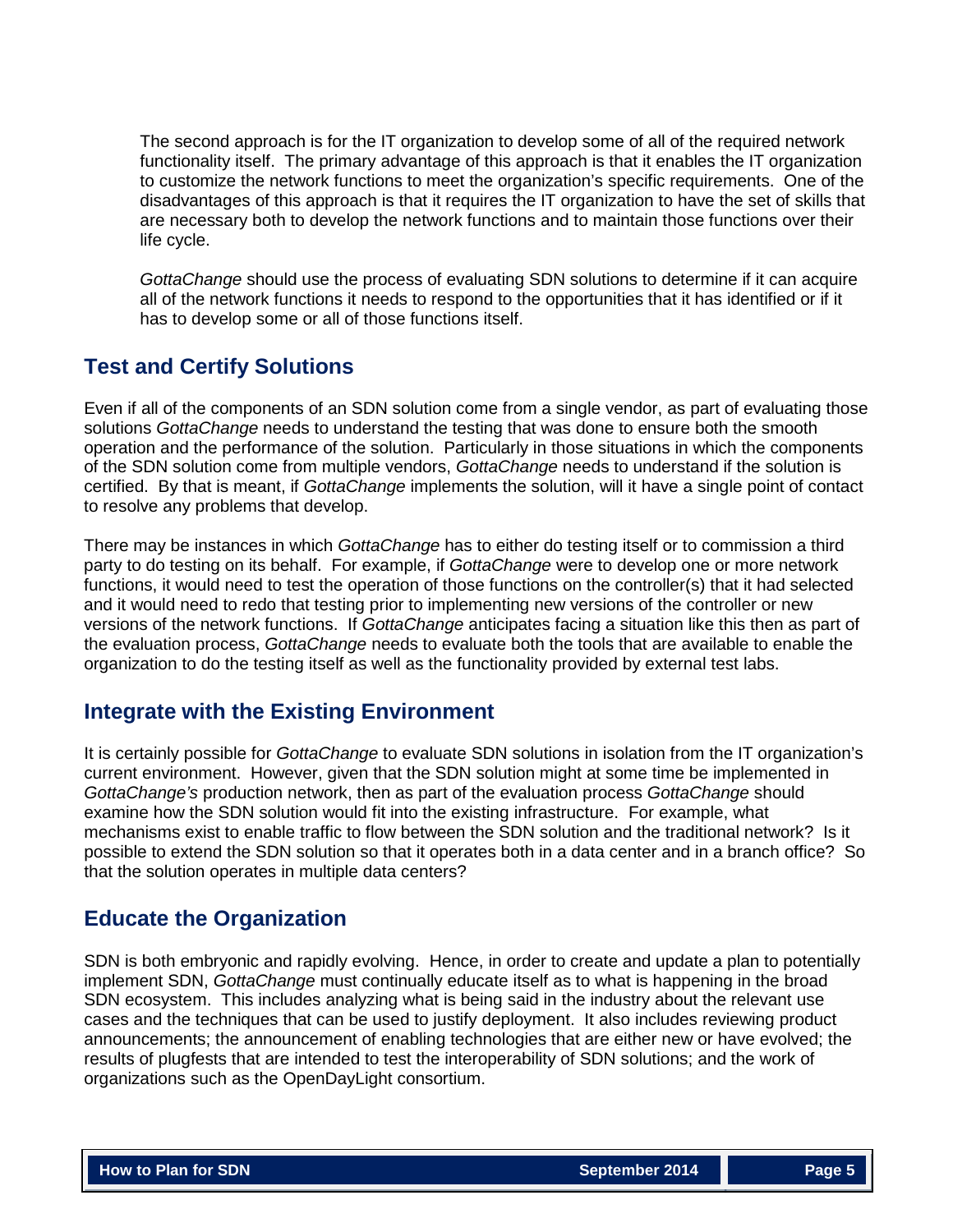Much of the education discussed in the preceding paragraph can be accomplished by reading articles and white papers and by attending seminars and workshops. *GottaChange* should also consider downloading some of the open source products that are readily available and playing with those solutions to gain deeper insight into their capabilities and weaknesses. In addition, the author has published a mock RFI for SDN solutions that is hosted at the author's web site (www.ashtonmetzler.com). *GottaChange* can use this document to structure a dialogue with selected vendors.

### **Evaluate Professional services**

Given that SDN is a new way of implementing networking, *GottaChange* may choose to use a professional services organization to help with one or more stages in the overall Plan, Design, Implement and Operations (PDIO) lifecycle. The relevant services that *GottaChange* might use could be technology centric (e.g., developing SDN designs, testing SDN solutions), organization centric (e.g., evaluating the skills of the current organization, identifying the skills that are needed and creating a way to develop those skills) or process centric; e.g., evaluating the current processes and developing new ones. These services could be light-weight (i.e., the professional services organization provides limited support) or heavy-weight whereby the professional services organization provides significant support. They may also be consumed just as part of an initial rollout of SDN or they could be consumed over an extended period of time as *GottaChange* extends its deployment of SDN.

If *GottaChange* is considering leveraging professional services from a third party, then as part of the overall evaluation process, *GottaChange* needs to evaluate the professional services that are provided, both by the potential providers of the SDN solution as well as from independent providers of professional services.

### **Eliminate Organizational Resistance**

Organizations tend to resist change and the amount of resistance is typically directly proportional to the extent of the change. Hence, if *GottaChange* is looking at a narrowly defined SDN solution, such as one that implements a network tap application, it can expect minimum organizational resistance. Conversely, if *GottaChange* is looking at a broadly defined SDN solution, then it must anticipate significant organizational resistance.

Organizations are particularly resistant to change if that change is likely to have a significant impact on jobs. The overall movement to implement a wide range of IT functionality in software, of which the movement to implement SDN is just one instance, has the potential to impact the jobs of network professionals. For example, the deployment of SDN is likely to reduce the amount of manual labor that *GottaChange* has to perform and is likely to increase the amount of programming that *GottaChange*  chooses to perform. As part of planning for SDN, *GottaChange* needs to anticipate resistance from the network organization and respond accordingly. For example, *GottaChange* may sponsor members of its network organization achieving some of the new certifications that various SDN vendors have recently announced.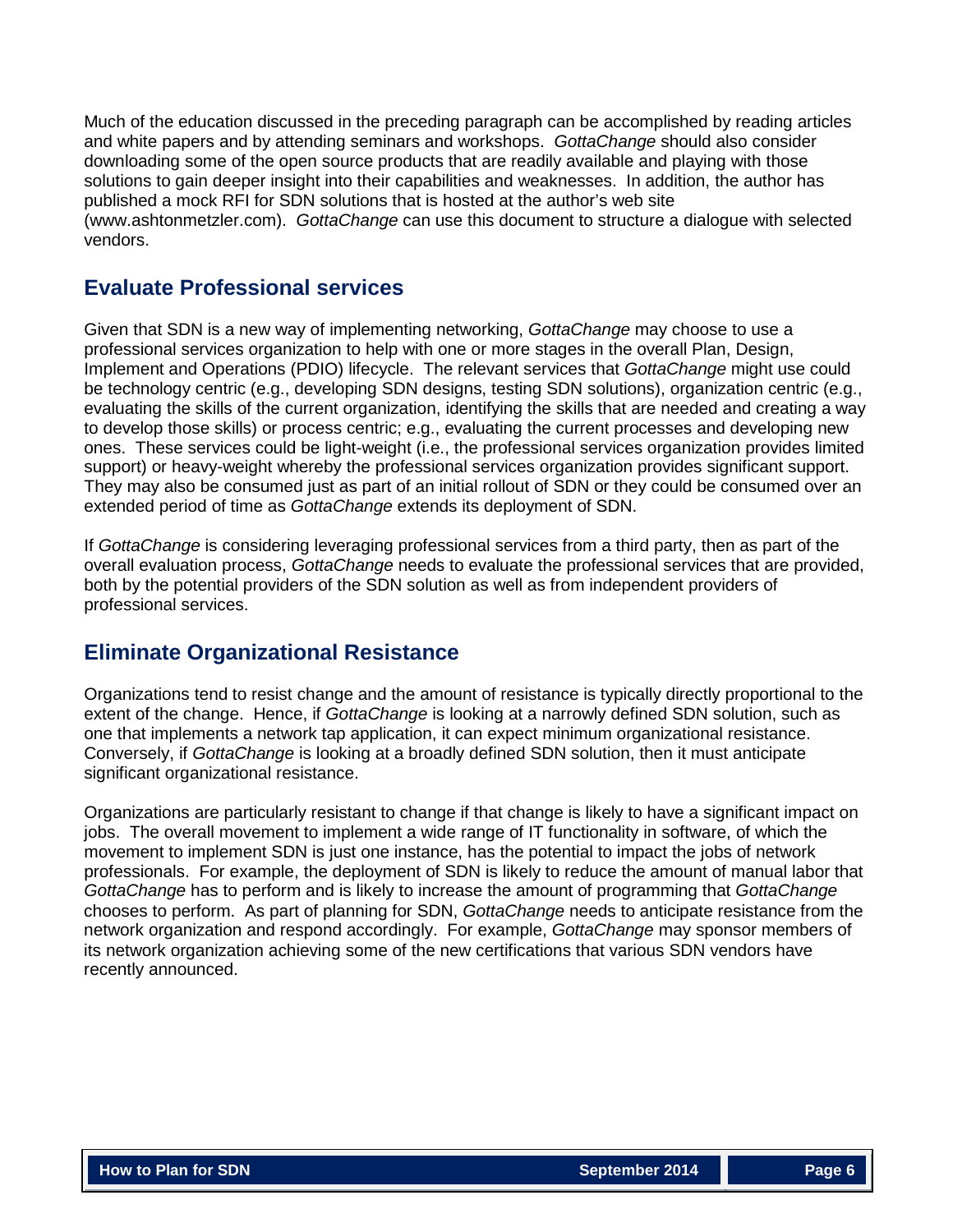### **Perform a POC**

Assuming that the previous steps in their plan have produced positive results, *GottaChange* may elect to perform a POC. The breadth of the POC is directly related to how *GottaChange* has scoped the proposed SDN solution and the length of the POC is directly related both to the criticality of the tasks that the solution is intended to support and the potential cost of the SDN solution.

One goal of a POC is to determine if the proposed solution works and if so, how well it performs. Another goal is to quantify the previously defined key metrics that are associated with each opportunity that *GottaChange* is hoping to address. As noted, quantifying these metrics is necessary in order to obtain the management buy-in that is required to put the solution into production.

### **Obtain Management Buy-In**

*GottaChange's* network organization needs varying levels of management buy-in at the various stages of their SDN plan. For example, little if any management buy-in is needed just for members of *GottaChange's* network organization to attend a seminar or workshop and in many cases, little buy-in is needed in order for them to download open source solutions and to spend a modest amount of time coming to understand the functionality and the limitations of those solutions. Increasing levels of management buy-in are typically needed to engage vendors in detailed discussions of SDN, to conduct a POC or to implement an SDN solution.

*GottaChange* is more likely to get management buy-in if they anticipate management's concerns and work to resolve those concerns over the entire planning cycle. For example, like virtually all organizations, *GottaChange* will likely face management resistance to implementing any technology or new way of delivering technology if the associated security and compliance concerns are not thoroughly addressed. In addition, *GottaChange* will likely face management resistance if any of *GottaChange's* key processes are impacted.

Like virtually all IT organizations, *GottaChange* will need to develop some form of business case to justify implementing SDN. There are three primary components to the business case that *GottaChange*  has to develop. One component is the quantification of the benefits that will occur if *GottaChange*  implements the proposed SDN solution. As noted, one of the primary reasons for performing a POC is to quantify those benefits. Another component of the business case is a multi-year financial analysis that details all of the costs as well as the benefits that are associated with implementing the proposed solution. The third component of the business case is an analysis of what *GottaChange's* IT organization will do to mitigate the risk that is associated with implementing the proposed solution. In addition to mitigating the risk associated with the solution not performing well, this includes mitigating the previously mentioned concerns that management has about issues such as security, compliance and the impact on existing processes.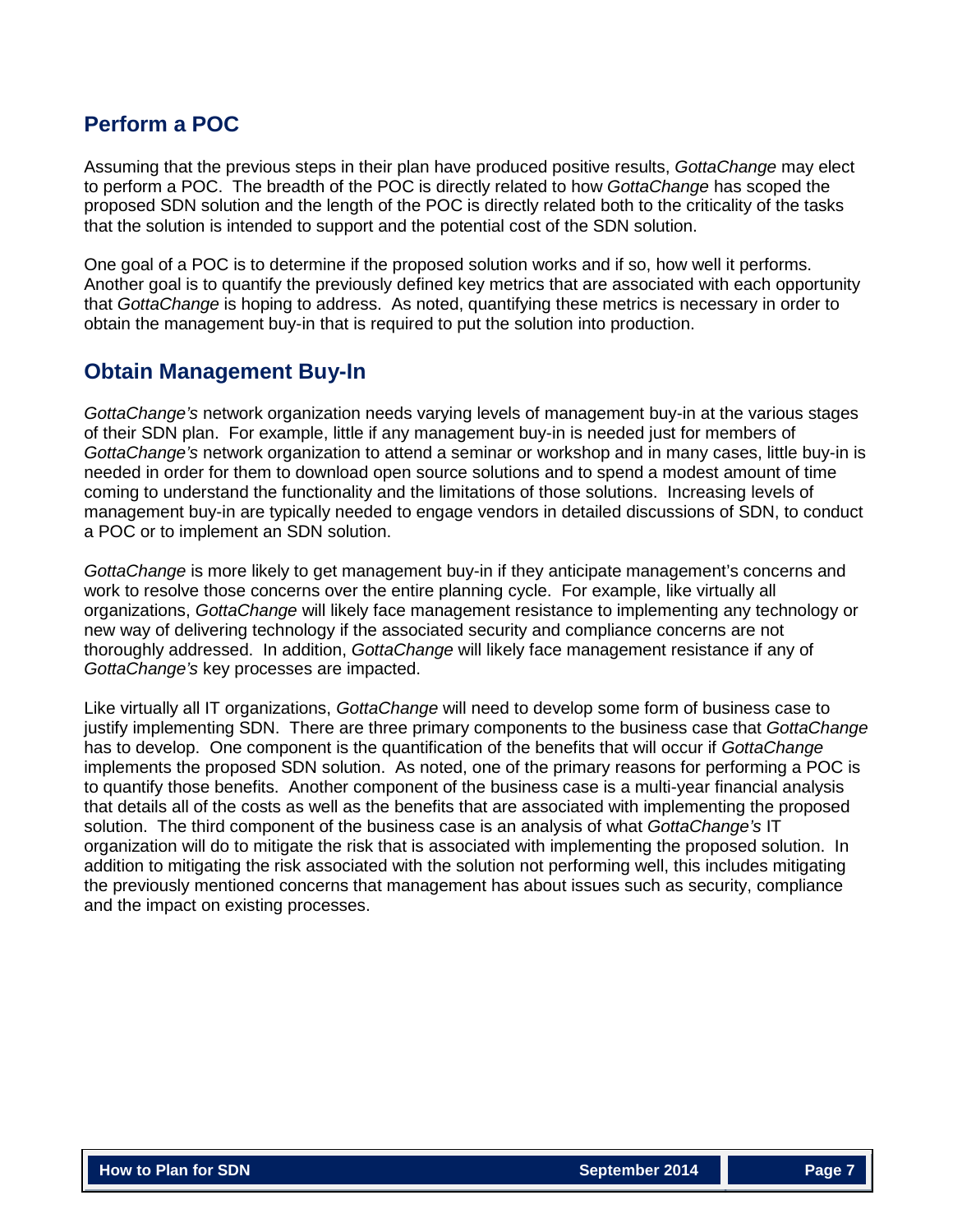# **Summary and Conclusions**

There is no doubt that over the next few years that SDN will have a significant impact both on enterprise networks and on the role of network professionals. Because of that, IT organizations and IT professionals need to develop a plan to evaluate and potentially implement SDN.

Given the embryonic and rapidly changing nature SDN, any implementation plan will likely evolve over time. The process that a company such as *GottaChange* should take to evaluate solutions and possibly implement one or more solutions includes the following steps:

- 1. Define SDN
- 2. Identify the Primary Opportunities
- 3. Identify the Key Metrics
- 4. Define the Scope of Possible Solutions
- 5. Evaluate SDN Solutions
- 6. Test and Certify Solutions
- 7. Integrate with the Existing Environment
- 8. Educate the Organization
- 9. Evaluate Professional Services
- 10. Eliminate Organizational Resistance
- 11. Perform a POC
- 12. Obtain Management Buy-In